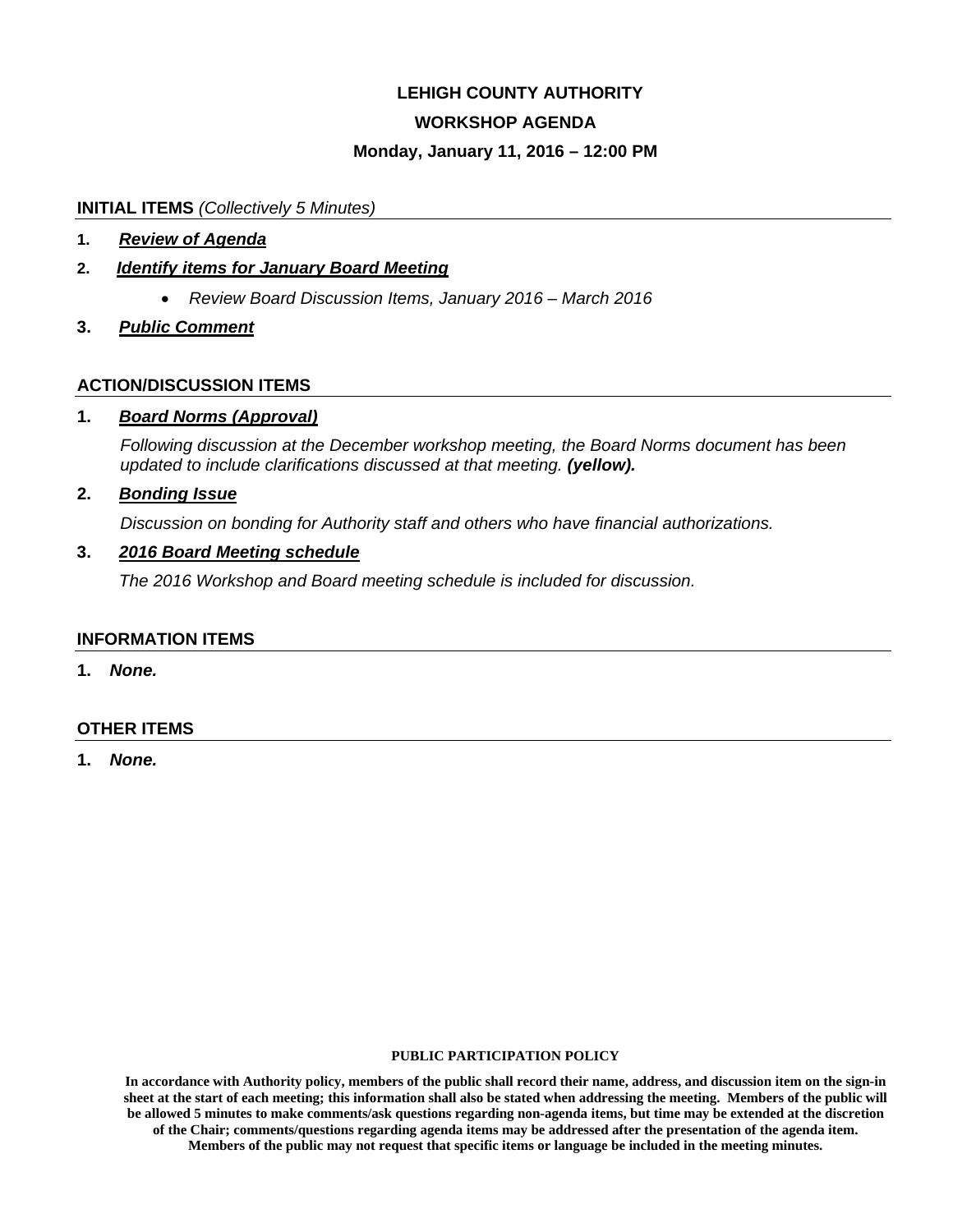January 11, 2016

# **BOARD ACTION/DISCUSSION ITEMS JANUARY 2016 – MARCH 2016**

| PRIORITY* | <b>PROJECT/ISSUE</b>                                                                                           | <b>TYPE OF ACTION</b> | TIMING**      |
|-----------|----------------------------------------------------------------------------------------------------------------|-----------------------|---------------|
|           | <b>AS NEEDED</b>                                                                                               |                       |               |
| H         | <b>Acquisition/Growth Strategy Activities</b>                                                                  | <b>Status Report</b>  | As needed     |
| L         | Jordan Creek Wastewater Plant                                                                                  | <b>Status Report</b>  | As needed     |
| H         | Wastewater Capacity Program Update                                                                             | <b>Status Report</b>  | As needed     |
|           | <b>WITHIN 45 DAYS</b>                                                                                          |                       |               |
| L         | Suburban Division- Lynn Township Wastewater Treatment Plant<br>Upgrades, Phase 1 Construction Phase            | Approval              | January $(B)$ |
| H         | <b>Boston Beer</b>                                                                                             | Approval              | January $(B)$ |
| H         | <b>Suburban Division Condition Assessments</b>                                                                 | Approval              | January $(B)$ |
| H         | Allentown Division: WWTP Digester Cover Replacement -<br><b>Construction Phase</b>                             | Approval              | February (W)  |
|           | <b>WITHIN 75 DAYS</b>                                                                                          |                       |               |
| L         | Allentown Division: Water Filtration Plant Pipe Painting Phase II: Filter<br>Pipe Gallery - Construction Phase | Approval              | March $(B)$   |
| L         | Allentown Division: Water Filtration Plant Filter Room High Ceiling<br><b>Upgrades - Construction Phase</b>    | Approval              | March $(B)$   |
| L         | Allentown Division: Roof Replacements Phase II - Construction Phase                                            | Approval              | March $(B)$   |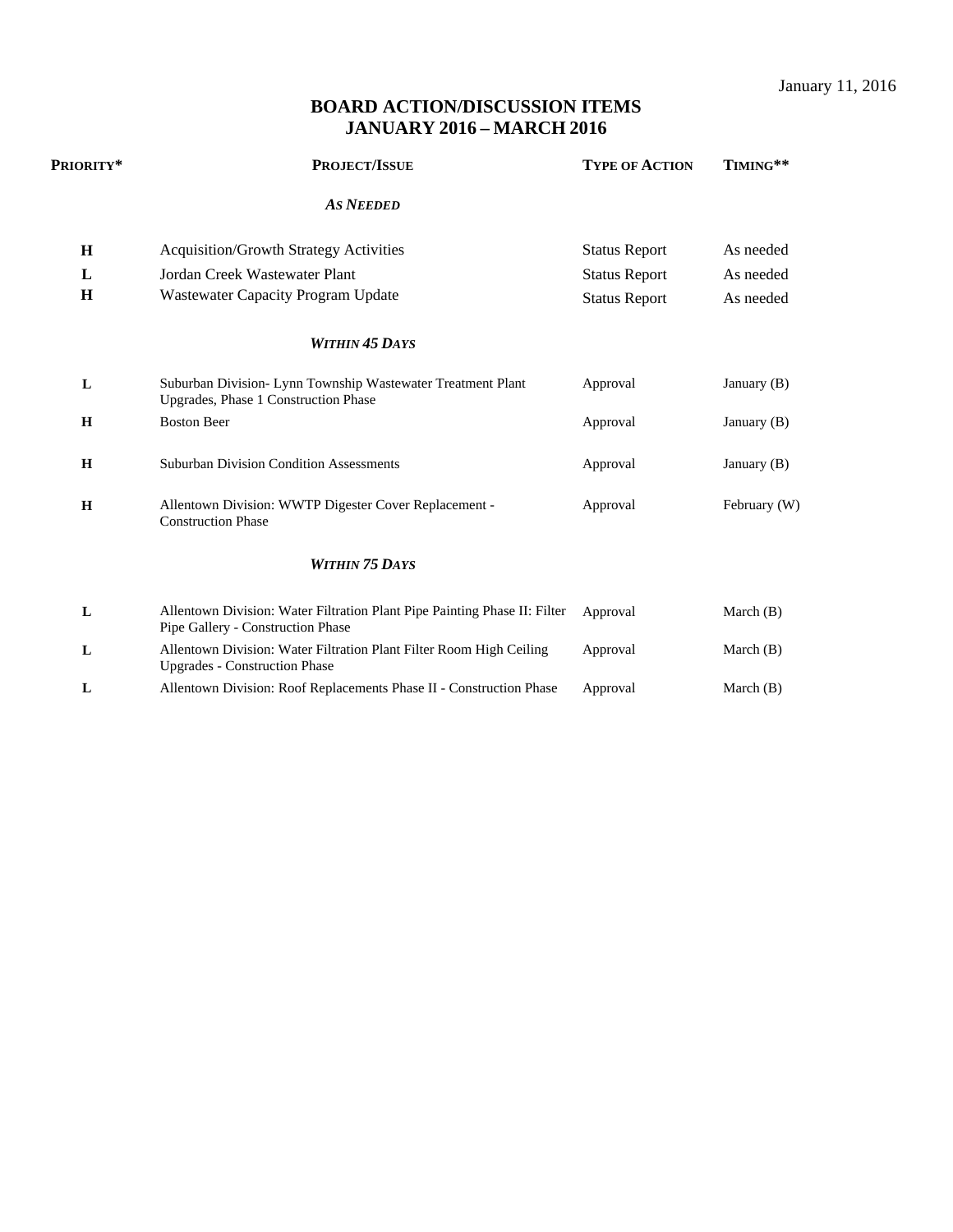# **LCA BOARD MEMBER NORMS**

The following norms are provided as a guide to LCA Board Members (Members):

#### *1. Respect*

In all aspects of their duties, Members shall treat customers, the general public, vendors, consultants, employees and other Members with respect. Respectful treatment shall include:

 a. Avoiding derogatory comments about others, regardless of the other party's presence / absence at an LCA meeting;

- b. Presenting comment or criticism in a constructive manner;
- c. Recognizing that contrary points of view have merit; and

 d. Supporting Board or staff decision in the face of a contrary point of view, stating one's difference of opinion in a respectful manner and avoiding the use of public platforms to express such contrary opinions.

#### *2. Public Participation in Authority Meetings*

Subject to other relevant provisions of the Norms:

- a. Prior to addressing Action or Discussion Items at an official meeting of the Authority Board, members of the public shall be offered the opportunity to make comments or ask questions on any subject matter related to the Authority that is not listed as an agenda item for that meeting. Such person shall be requested to first provide name and address and briefly state the matter to be addressed.
- b. Each person shall be allowed five uninterrupted minutes to make comments/ask questions. At the Chair's sole discretion, the Chair may grant additional time not to exceed five more minutes for additional comments and questions.
- c. At the end of the comments/questions, the Chair will thank the person for the comments/questions. The Chair may allow Board or staff member questions to clarify the matter, request that Board or staff members respond to the matter, defer the matter for consideration at a future Authority meeting, or determine to take no further action on the matter. If a member of the public provides information that is factually incorrect, the Chair will allow clarification of facts to be provided by Board or staff

so that the public record includes such clarifications.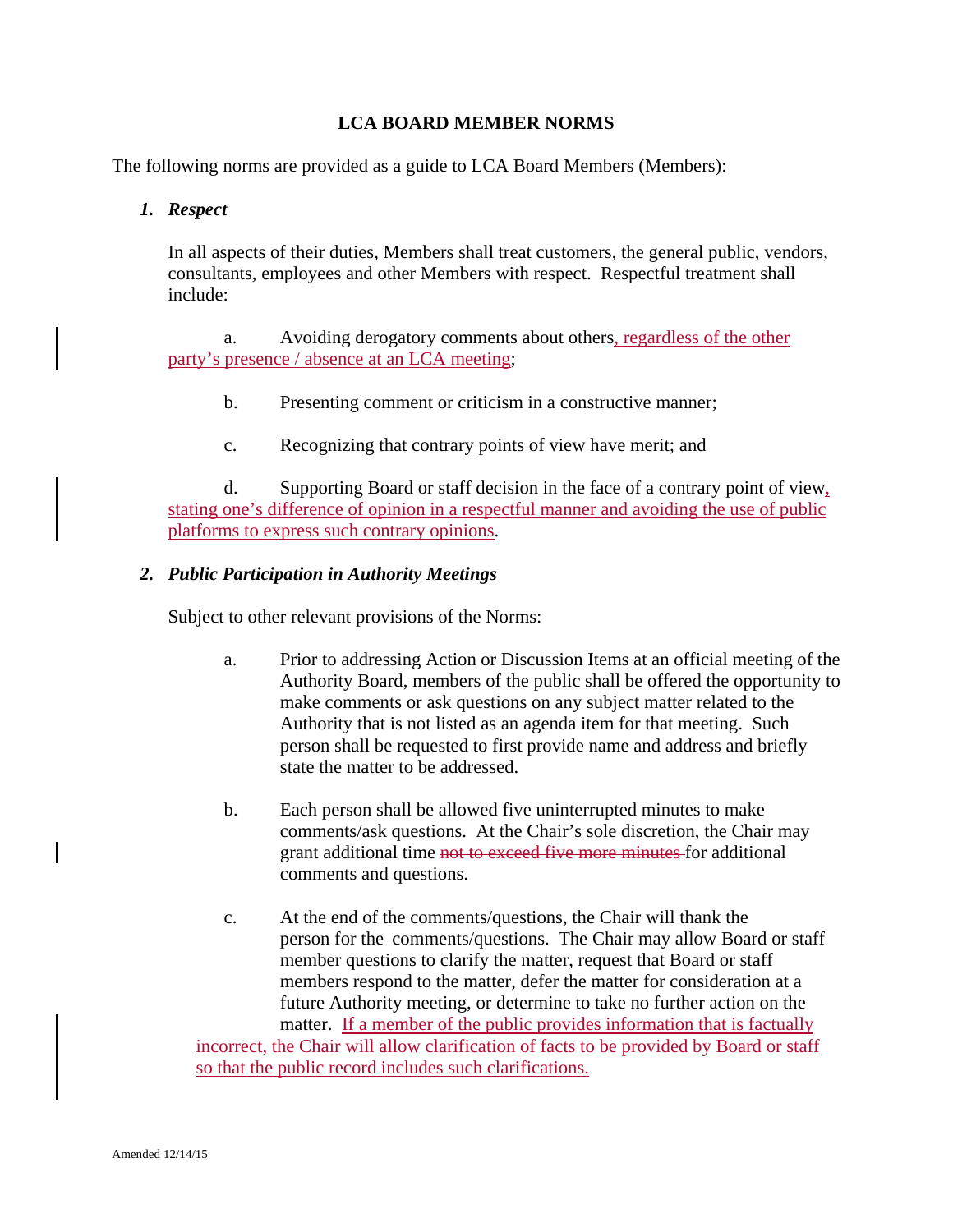If the matter is deferred for consideration at a future meeting, the public member shall be notified via mail or email at least one week prior to the date of the meeting when the matter will be considered. The time for Board and/or staff questions or response shall not exceed three minutes, or extended at the Chair's discretion, after which the matter shall be closed for that meeting.

- d. Members of the public shall be afforded the opportunity to comment/ask questions on any Action or Discussion agenda item following presentation of the item and preceding any Board discussion and action. Each member of the public shall be allowed five minutes for comments/questions.
- e. The meeting minutes will reflect the nature of any public comments/questions, but will not include a verbatim transcript as any handouts provided.
- f. The posted (website and other locations) Authority meeting agenda will include the following public participation summary at the bottom of each agenda:

Public Comments / Questions:

- Members of public are required to register with the Board Secretary to indicate your interest in presenting a comment or question today.
- Each presenter will be offered five minutes to present a comment or questions.
- If your comment or question is related to a specific agenda item, such comments may be made when the Board addresses that agenda item.

### *3. Board Meetings*

 Recognizing that Board meetings provide the primary opportunity for Members to participate in the affairs of the Authority, the following shall guide meeting conduct:

- a. Attending all meetings where personal or business obligations do not preclude participation (please notify the CEO's Administrative Assistant if you are unable to attend);
- b. When attending a meeting by phone or other technology that allows participation at a location distant from the Board meeting, all members shall acknowledge they can hear all other members present and can be heard by all members present, via roll call, and the Board member must be present on the phone during the full duration of the meeting. In cases where these conditions cannot be met, the Board member may stay on the phone to listen but may not participate in any official action requiring a vote and will not be counted as a member present to establish a quorum;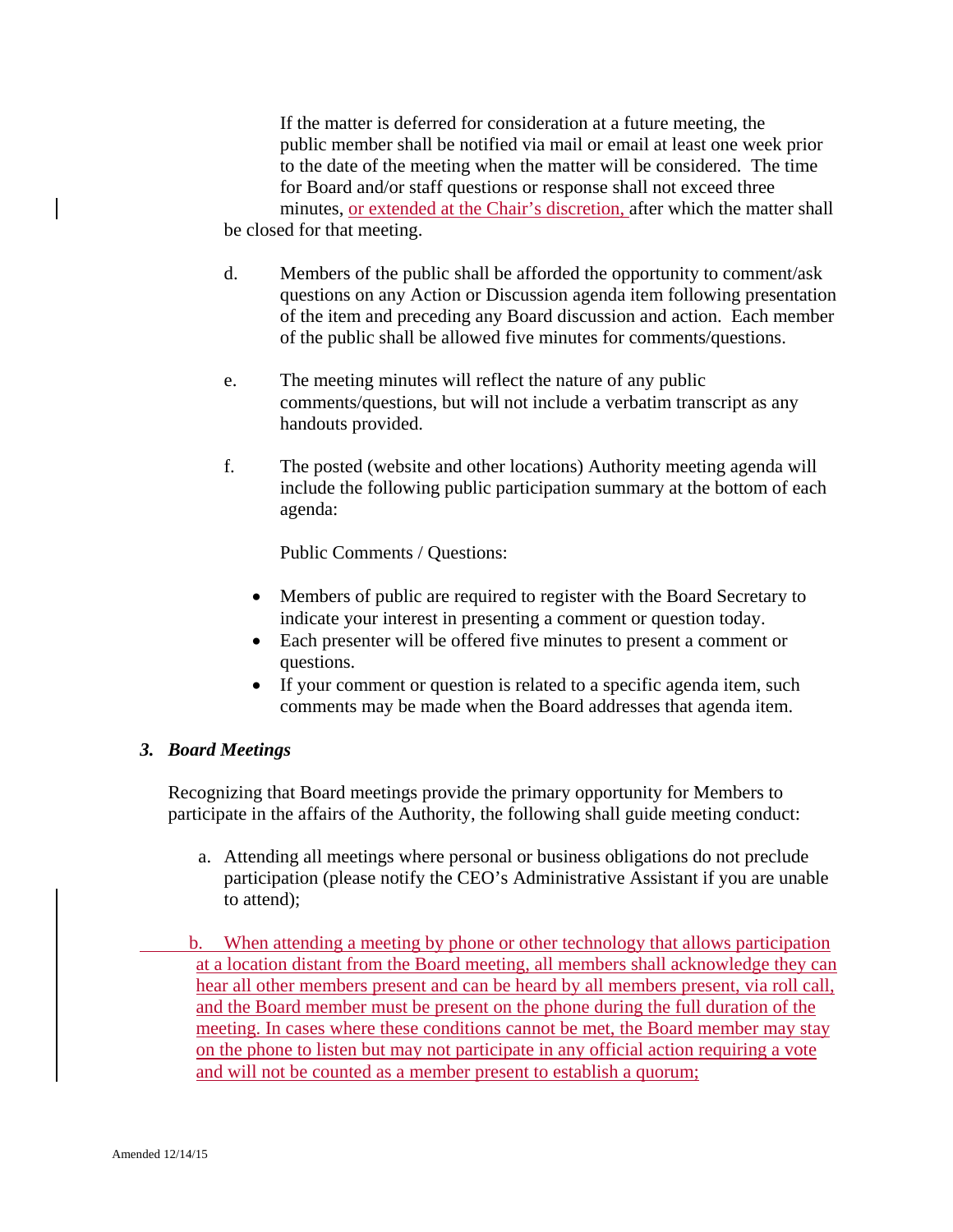- b. Avoiding disruptions to the meeting and its deliberations, including cell phone calls. Cell phones and pagers should be turned off or in the silent mode. If necessary, cell phone calls should only be taken outside of the Board meeting room. LCA's receptionist is available to provide assistance to Members if emergency contact or business contact needs to be provided during a Board meeting;
- c. Avoid having sidebar discussions or comments while another party is speaking;
- d. Requesting recognition of the Chair before speaking;
- e. Reviewing materials distributed prior to the meeting to minimize unnecessary review of background information;
- f. If a decision is reached other than by a formal motion and vote, such decision or consensus shall be subject to acknowledgement by each Member;
- g. Members should strive to achieve balanced participation and input on discussion items;
- h. In the absence of new information, avoiding raising issues previously discussed or decided;
- i. Unless amended by the Chair or a majority of the Board, the meeting agenda shall be restricted to those items listed thereon for action, review or discussion, and
- j. If a Member requests, other than at an official meeting, discussion of an item at an upcoming meeting, the requesting Member shall make such a request to the Chair and the Chief Executive Officer via phone, fax or email. The request shall include the focus of the matter to facilitate preparation for discussion and notice to other Members. While all such requests shall be addressed by the Board, tThe Chair shall decide the timing of such discussions, whether to add the item to the Agenda for the next regularly scheduled meeting or a future meeting.

### *4. Discussion and Decision-making*

- a. Each Member shall be allowed to express comments on an issue before the Board. The Chair may set a reasonable time limit for a Member for a given topic, unless extended by a majority of the Board;
- b. Effort should be made to reach a consensus on matters for decision; in the absence of consensus, decisions will be by majority vote;
- c. Minority comments and contrary opinions are important and should be heard and fully explored. Minority comments, unless abandoned in the discussion, shall be reflected in the meeting minutes; and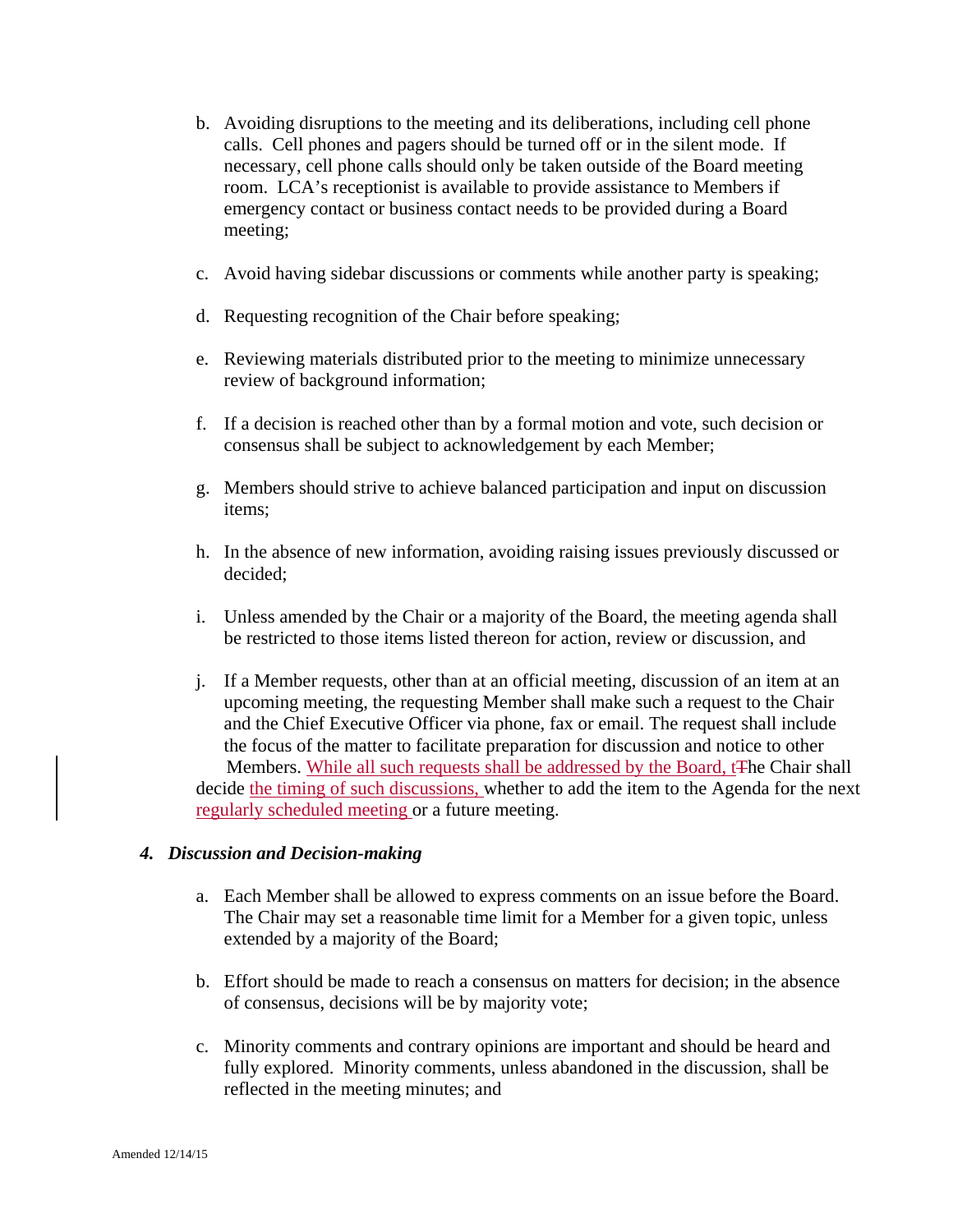d. Members will respect confidentiality appropriate to issues of a sensitive nature discussed in executive sessions.

# *5. Staff Contact*

 In the event a Member needs information from staff, the initial contact regarding such matters shall be to the Chief Executive Officer.

#### *6. Public Statements*

 In the event a Member makes statements about the Authority or its affairs and such statements differ from an Authority determination or address a matter on which the Authority has made no determination, such Member shall identify that those statement reflect the individual Member's perspective and not that of the Authority.